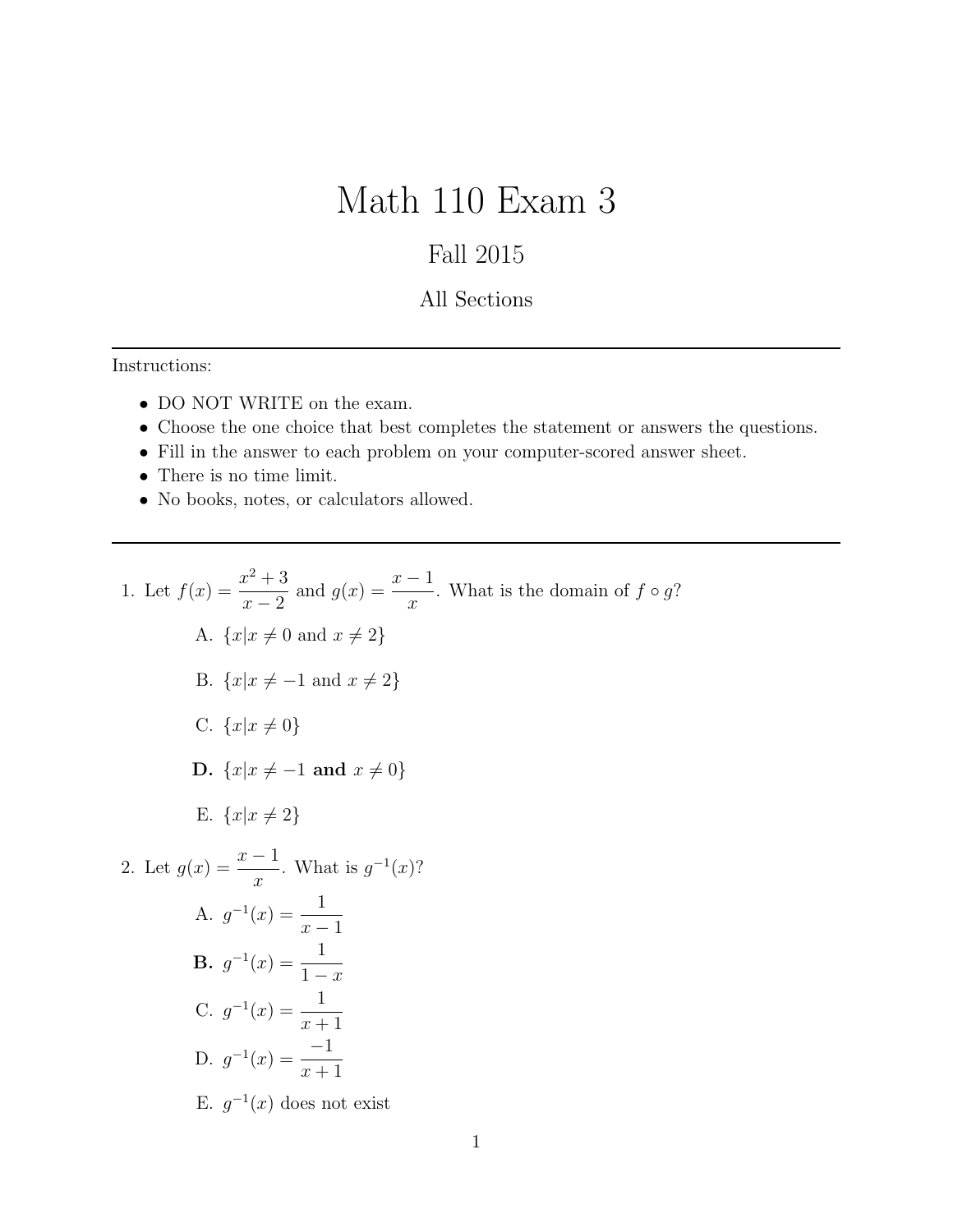3. The graph of  $f(x)$  is below:



Which of the following graphs is  $f^{-1}(x)$ ?



E.  $f(x)$  has no inverse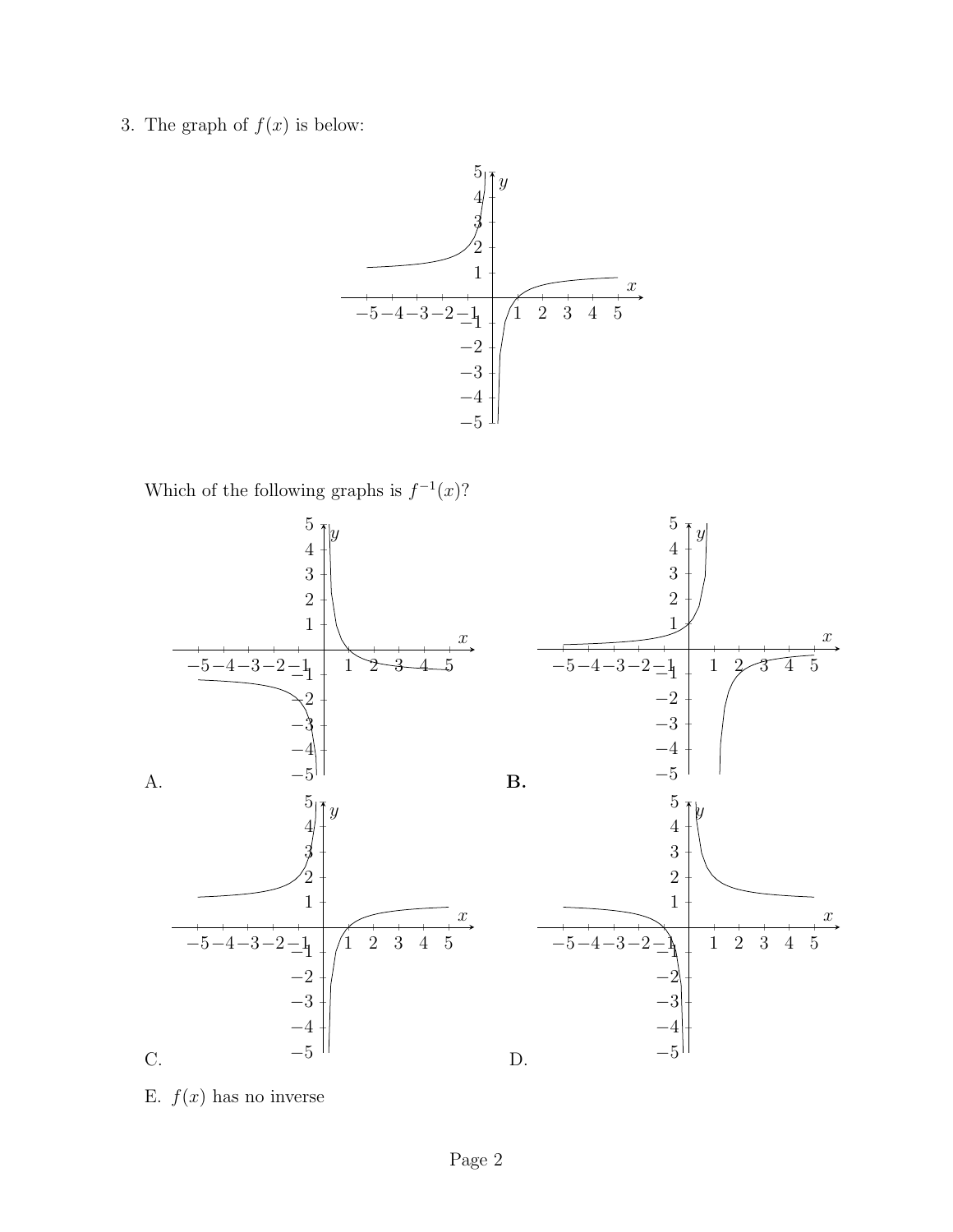| $\mathbf x$    | f(x)           | g(x)           |
|----------------|----------------|----------------|
| $-2$           | 1              | $-1$           |
| $-1$           | 8              | 0              |
| $\overline{0}$ | -1             | 1              |
| 1              | $\overline{2}$ | $\overline{2}$ |
| $\overline{2}$ | -2             | 3              |

Use the following table of values for  $f(x)$  and  $g(x)$  to answer questions 4 and 5.

|  | 4. What is $(f \circ g)(-2)$ ? |  |  |  |  |  |
|--|--------------------------------|--|--|--|--|--|
|--|--------------------------------|--|--|--|--|--|

|  | $A. -2$ | $R - 1$ |  |  | E. 8 |
|--|---------|---------|--|--|------|
|--|---------|---------|--|--|------|

F. Cannot be determined from information given

5. What is  $g^{-1}(0)$ ?

| E. 3<br>B. 0<br>$A. -1$<br>D. 2 |
|---------------------------------|
|---------------------------------|

F. Cannot be determined from information given

6. Use laws of exponents to simplify the expression

$$
\frac{x\sqrt{(x^2y^5)}z^{-2}}{(\sqrt{y})^3z}
$$

A. <sup>x</sup> 2 y z 3 B. x 3/2 yz<sup>3</sup> C. x 3/2 yz<sup>−</sup><sup>1</sup> D. xy<sup>2</sup> z E. <sup>x</sup> 2 yz<sup>3</sup>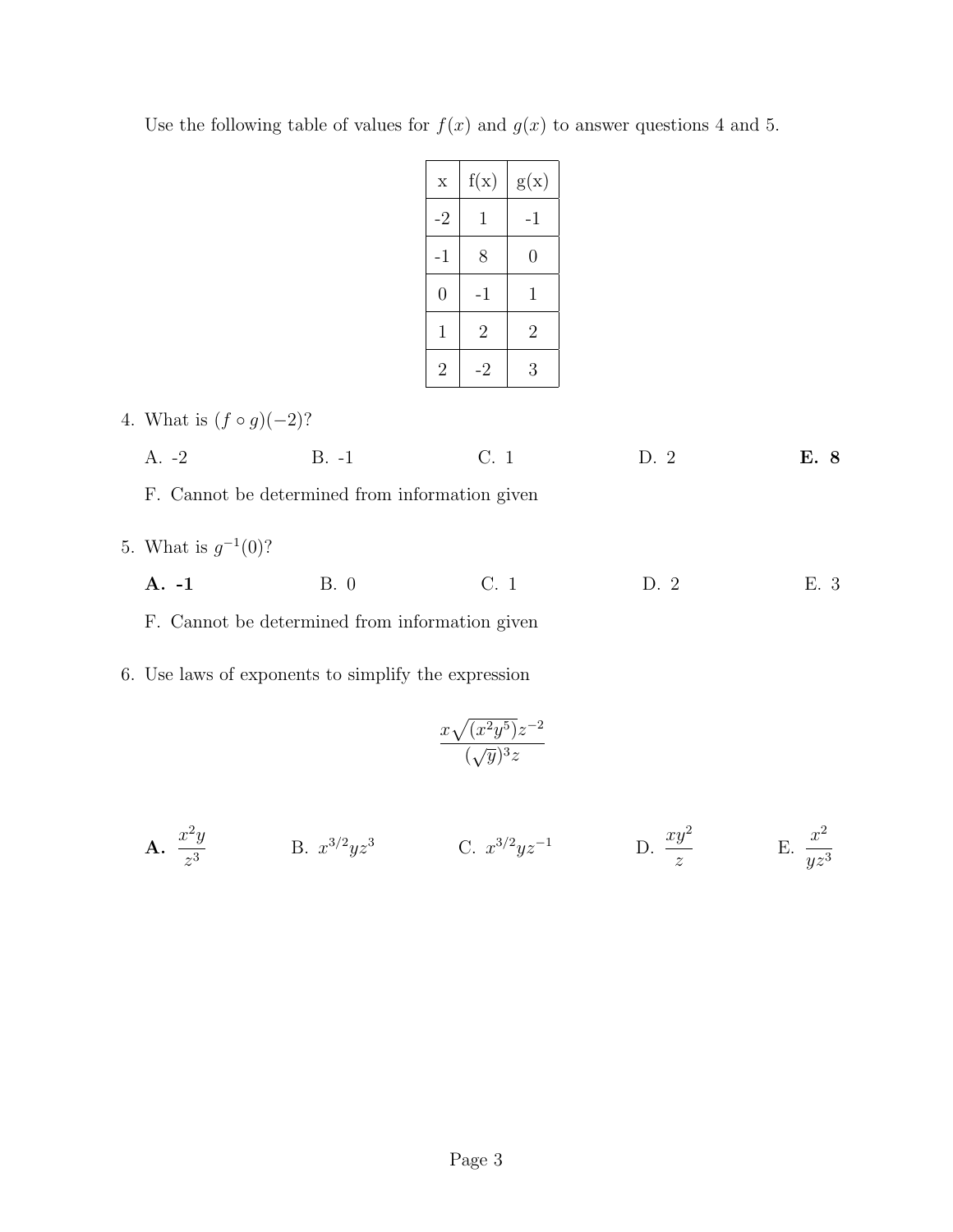7. The graph of  $h(x)$  with horizontal asymptote  $y = 2$  is given below.



Which of the following could be the equation of  $h(x)$ ?

| A. $h(x) = \ln(x) + 2$        | B. $h(x) = -\ln(x) + 2$ | C. $h(x) = e^x + 2$  |
|-------------------------------|-------------------------|----------------------|
| <b>D.</b> $h(x) = e^{-x} + 2$ | E. $h(x) = -e^x + 2$    | F. None of the above |

8. Use properties of logarithms to write the expression as a single logarithm:

$$
\log_2(x+1) + 4\log_2(x-2) - \log_2(2x-8)
$$

A.  $\log_2[(x+1)(x-2)^4(8-2x)]$ B.  $\log_2[-4(x+1)(x-2)(2x-8)]$ C.  $\log_2(3x+1)$ D.  $log_2$  $4(x+1)(x-2)$  $2x - 8$  $E. \log_2$  $(x+1)(x-2)^4$  $2x - 8$ F. None of the above

9. Let  $f(x) = \log(x^2 - 4)$ . What is the domain of  $f(x)$ ?

A.  $(2, \infty)$  B.  $(-2, 2)$  C.  $(\infty, -2) \cup (2, \infty)$ D.  $[2, \infty)$  E.  $[-2, 2]$  F.  $(\infty, -2] \cup [2, \infty)$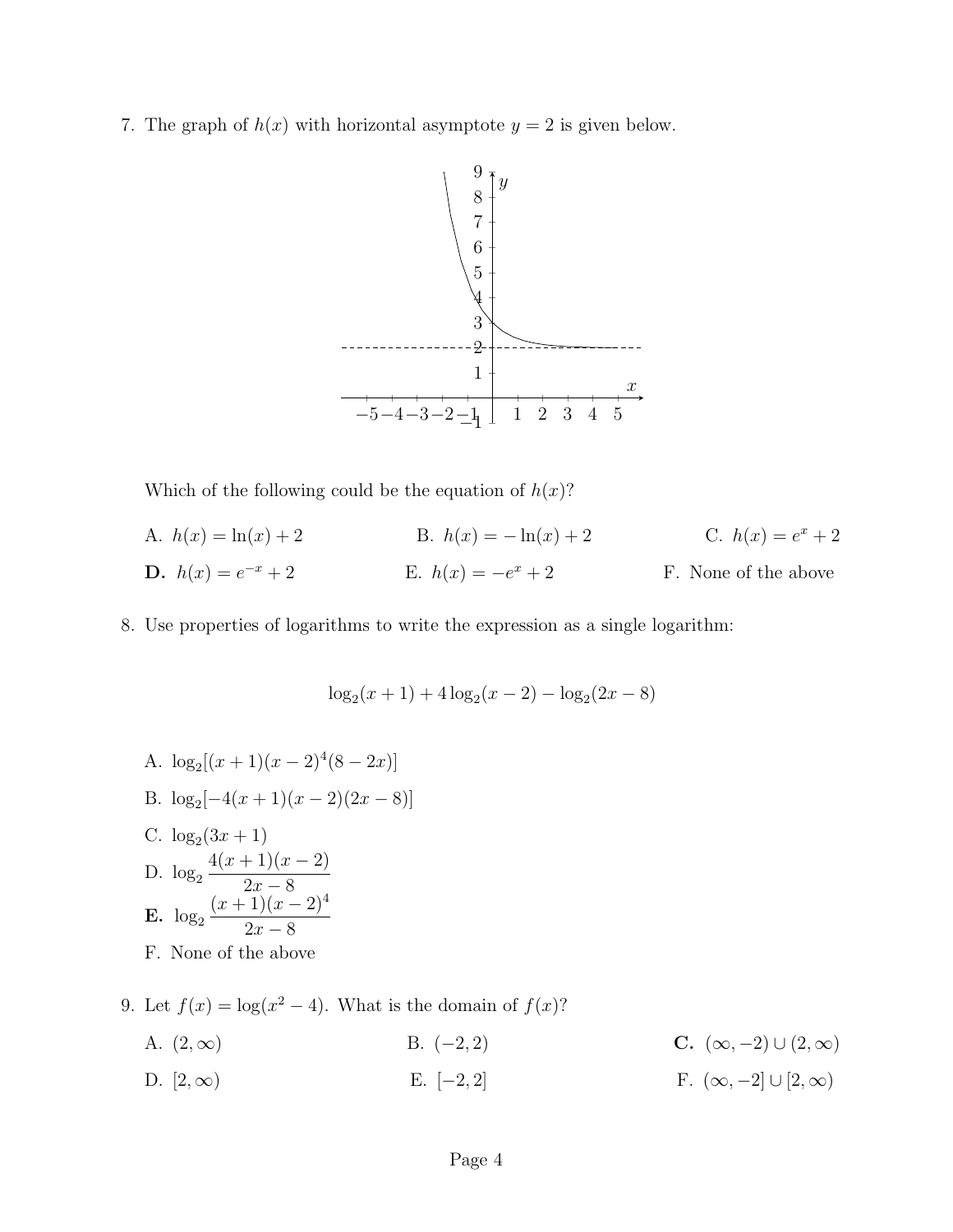10. Use the change of base formula to simplify:

 $\log_{27}(16) \log_2(7) \log_7(3)$ 

A. 36 B.  $\frac{3}{4}$ 4  $\rm{C.}$  $\frac{4}{8}$ 3 D.  $\frac{13}{10}$ 18 E.  $\frac{16 \cdot 7 \cdot 3}{27 \cdot 2 \cdot 7}$  $27 \cdot 2 \cdot 7$ F. None of the above

11. Find all solutions for x.

$$
\ln(x^2 - 1) = \ln(2 - 2x)
$$

- A. {−3, 1} B. {−1, 3} C. {1} D. {−3} E. No solution
- 12. Find all solutions for x.

 $2^{x+5} = 4^{x-1}$ 

A. {7} B. {3} C. {−1, 4} D. {4} E. No solution

13. Find all solutions for x.

 $\log_5(x-2) = 2$ **A.**  $\{27\}$  B.  $\{2 \sqrt{5}$ , 2 +  $\sqrt{5}$ } C. {23} D. {7} E. No solution

14. Let 
$$
f(x) = e^{x-6}
$$
. Find  $f^{-1}(x)$ .  
\nA.  $f^{-1}(x) = \frac{1}{e^x - 6}$   
\nB.  $f^{-1}(x) = \ln(x) + 6$   
\nC.  $f^{-1}(x) = \ln(x) - 6$   
\nD.  $f^{-1}(x) = \ln(x - 6)$   
\nE.  $f^{-1}(x) = -\ln(x + 6)$   
\nE.  $f^{-1}(x) = -\ln(x + 6)$   
\nE.  $f^{-1}(x) = -\ln(x + 6)$   
\nE.  $f^{-1}(x) = -\ln(x + 6)$ 

15. Find all solutions for x.

$$
6(3x) + 27 = 9x
$$
  
A. {1} B. {1,2} C. {-3,9} D. {2} E. No solution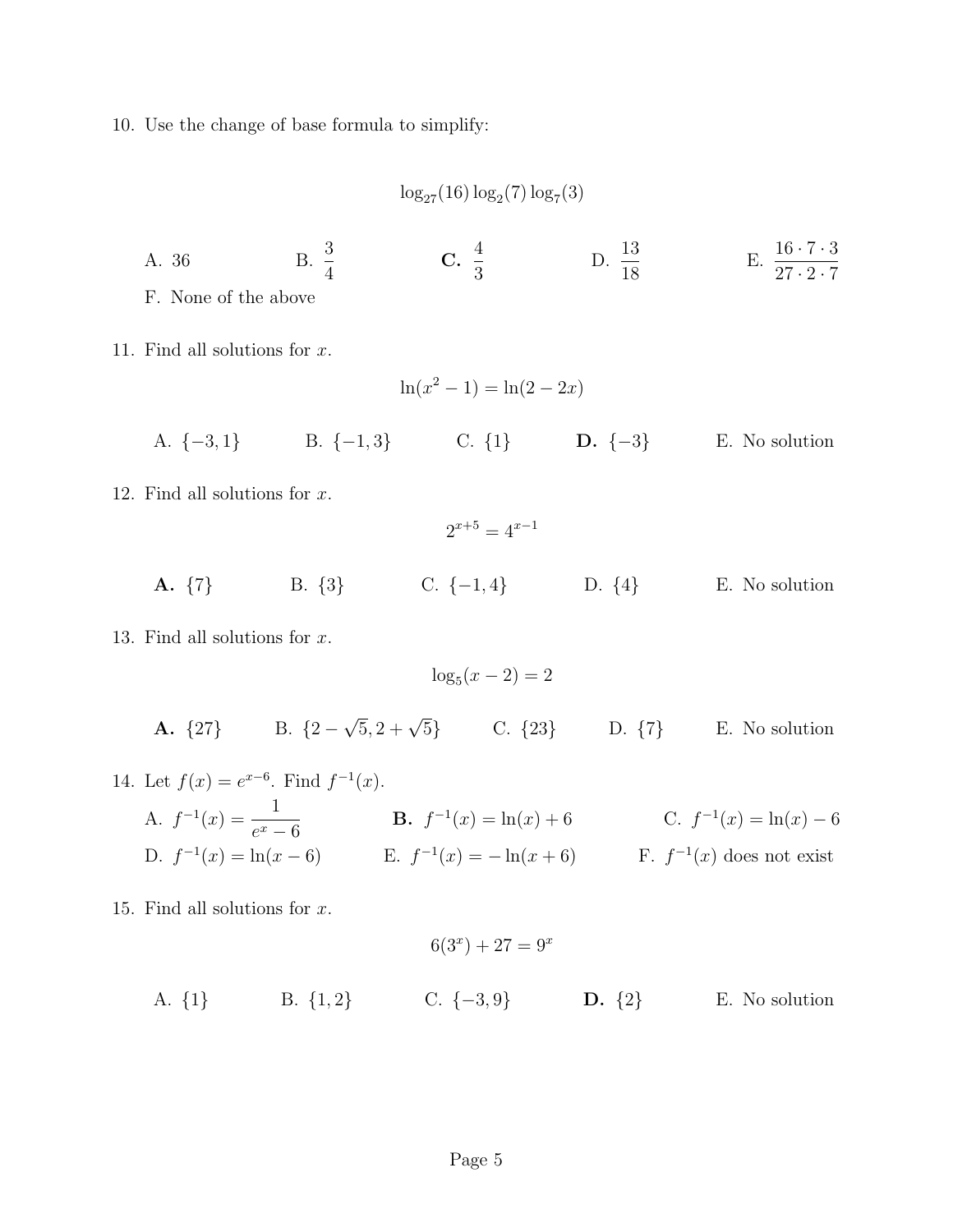- 16. Franny deposits \$500 to a bank account which earns 1.2% interest per annum compounded monthly. How much money does she have after 2 years?
	- A.  $500(1.001)^2$  B.  $500(1.01)^{24}$  C.  $500(1.001)^{24}$  D.  $500(1.01)^{24}$ E. None of the above
- 17. Zooey invests in a startup promising a 10% return per annum compounded continuously. Assuming the startup is successful, how long will it take him to double his money? A.  $(0.1) \ln(2) \approx .069$  years B.  $(10 \log_2(e) \approx 14.2 \text{ years})$ C.  $10 \ln(2) \approx 6.93$  years D.  $(0.1) \log_2(e) \approx .142$  years

E. None of the above

- 18. In a zombie apocalypse, one in ten (10%) of humans are turned (decay) each day. After how many days has the (living) world population been reduced to a third? A.  $20 \ln(3) \approx 21.97 \text{ days}$  B.  $10 \ln(3) \approx 10.99 \text{ days}$  C.  $10 \ln(2) \approx 6.93 \text{ days}$ 
	- D.  $\ln(3) \approx 1.099$  days E.  $5 \ln(3) \approx 5.49$  days F. Insufficient information

19. Find the focus of the parabola with the equation  $x^2 - 6x + 12y = 0$ .

- A.  $(0, -3)$ 3 4 ) C.  $(3, -\frac{9}{4})$ 4  $D. (3,$ 15 4 ) E. Insufficient information
- 20. Find the equation of a parabola with directrix  $x = -4$  and focus  $(0, -1)$ . (Hint: Find the vertex first.)
	- A.  $(y-1)^2 = 4(x-2)$ **B.**  $(y+1)^2 = 8(x+2)$ C.  $(y+1)^2 = 4(x+2)$ D.  $(x+1)^2 = 8(y+2)$ E.  $(x-1)^2 = 8(y-2)$
	- F. None of the above/Insufficient information